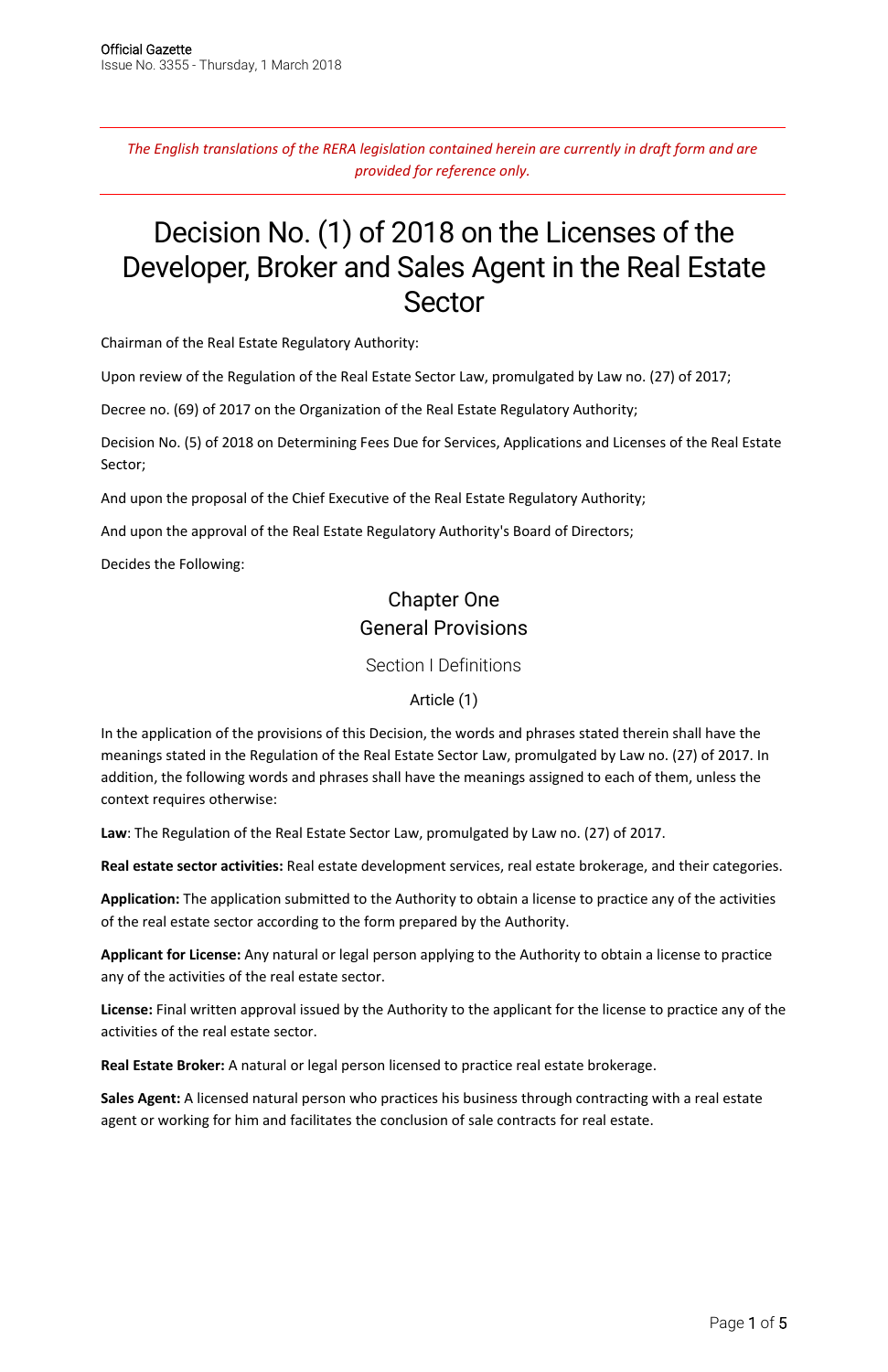# Section II Scope of Application of the Decision

#### Article (2)

The provisions stated in this Decision shall apply to the following licenses:

- 1) Real estate developer.
- 2) Real estate broker.
- 3) Real estate sales agent.

# Chapter Two

## Licenses

#### Section I Power to Issue Licenses

#### Article (3)

The Authority shall issue licenses for real estate activities in the Kingdom.

#### Article (4)

No natural or legal person may practice any of the activities of the real estate sector without obtaining a prior license from the Authority.

## Section II Application for License

## First: General Conditions

#### Article (5)

The applicant for a license must satisfy the following conditions:

1) If he is a natural person:

A) He must not have been convicted of a final judgment for a crime of moral turpitude or dishonesty, unless he has been rehabilitated.

- B) He must not have been declared bankrupt by a final judgment, unless he has been rehabilitated.
- 2) If it is a legal person:
	- A) It must not have been declared bankrupt by a final judgment.

B) The directors must not have been declared bankrupt; and they must not have been directors of a liquidated company.

C) None of the directors must not have been convicted of a final judgment for a crime of moral turpitude or dishonesty, unless he has been rehabilitated.

#### Article (6)

The application shall be submitted to the Authority, accompanied by the following data and documents:

1) If he is a natural person:

A) A copy of the certificate of the applicant's registration in the Commercial Register, including the activity required to be licensed.

B) A copy of a valid identity card or passport for the applicant.

C) A recent personal photograph of the applicant.

D) Identification data of the applicant for license, in particular its location, telephone numbers, website, work sites and branches, if any.

E) A proof for the payment of the application fee.

F) Any other documents or data required by the Authority.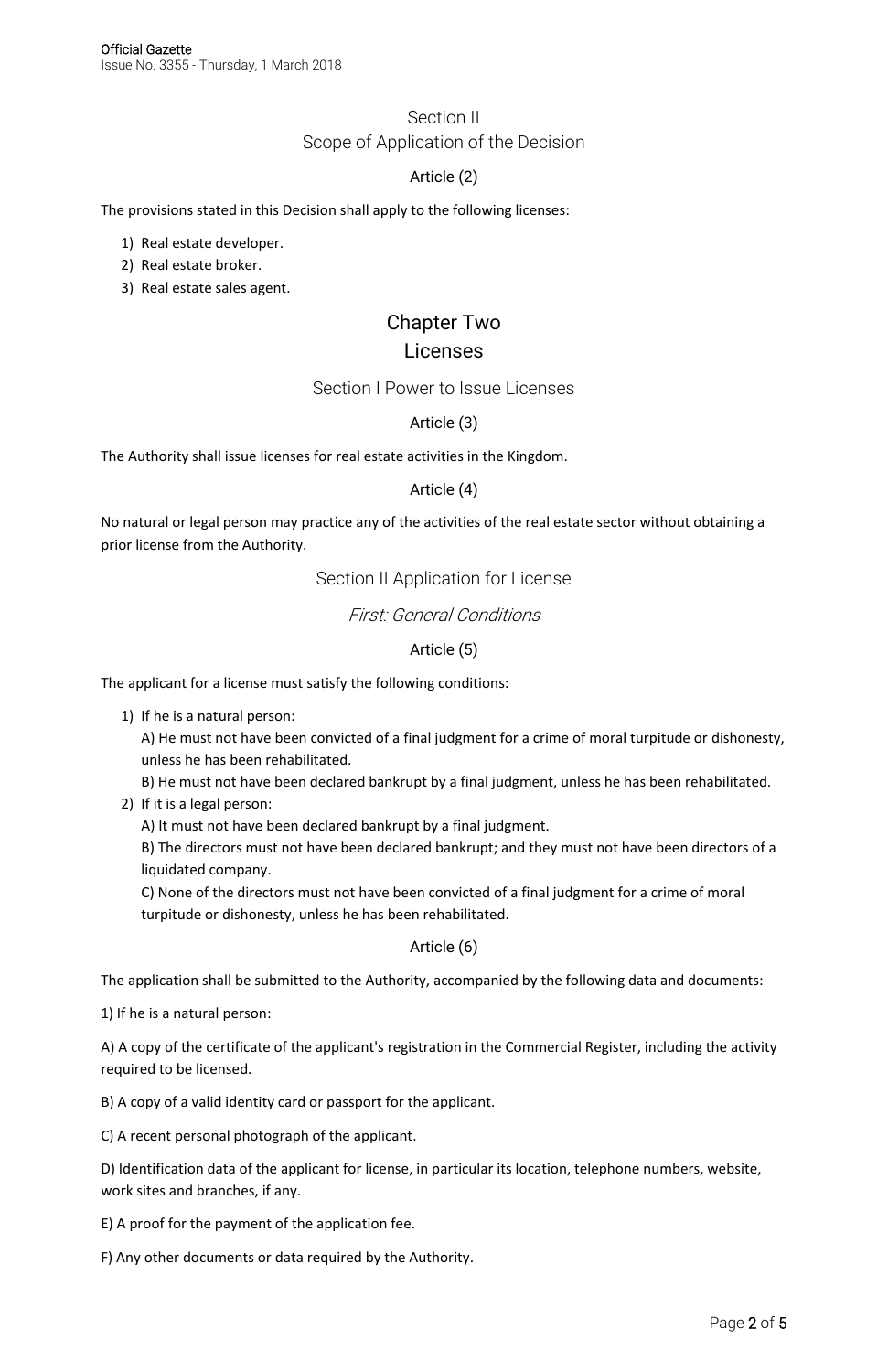Page 3 of 5

2) If it is a legal person:

A) A copy of the certificate of the applicant's registration in the Commercial Register, including the activity required to be licensed.

B) Documents showing the structure of the company and the names of the directors and the representatives of the applicant for license before the Authority.

C) A proof for the payment of the application fee.

D) Any other documents or data required by the Authority.

#### Second: Special Conditions

#### Article (7) Real Estate Developer

Subject to the general conditions, the applicant for license must submit the following data and documents:

- 1) The financial audit reports for the last three years of the accounts of the development company or the developer who owns the project's land as the case may be; excluding newly established companies.
- 2) A document showing the name and data of the financial auditor and the bank designated by the development company.
- 3) Documents showing the ability of the applicant to perform the financial obligations sufficient to practice the activity.
- 4) A statement of the real estate development projects carried out during the five years preceding the date of submitting the application, if any.

#### Article (8)

#### Real Estate Broker

Subject to the general conditions, the applicant for a license must satisfy the following conditions:

- 1) He must have at least three years' experience, domestically or internationally, in real estate activities.
- 2) He must pass the examinations and training courses held by the Authority.

#### Article (9) Real Estate Sales Agent

Subject to the general conditions, the applicant for the license, except for the registration certificate in the Commercial Register for the person who works with a real estate broker, must submit the following data and documents:

1) A declaration issued by a licensed real estate broker indicating his approval of the work of the applicant for license with him when he obtains a sales agent license if he is not in a contract with him.

2) He must pass the examinations and training courses held by the Authority.

#### Article (10) Licensing for a Foreigner

If the applicant for license is a foreigner, the granting of the license shall be governed by the provisions regulating the practice of the activities of the real estate sector by non-Bahrainis, as the case may be.

Section III Issuing the License

### Article (11)

The Authority shall examine the application after completing all required documents and data, and issue its decision of approval or rejection within five days as of the date of submitting the application.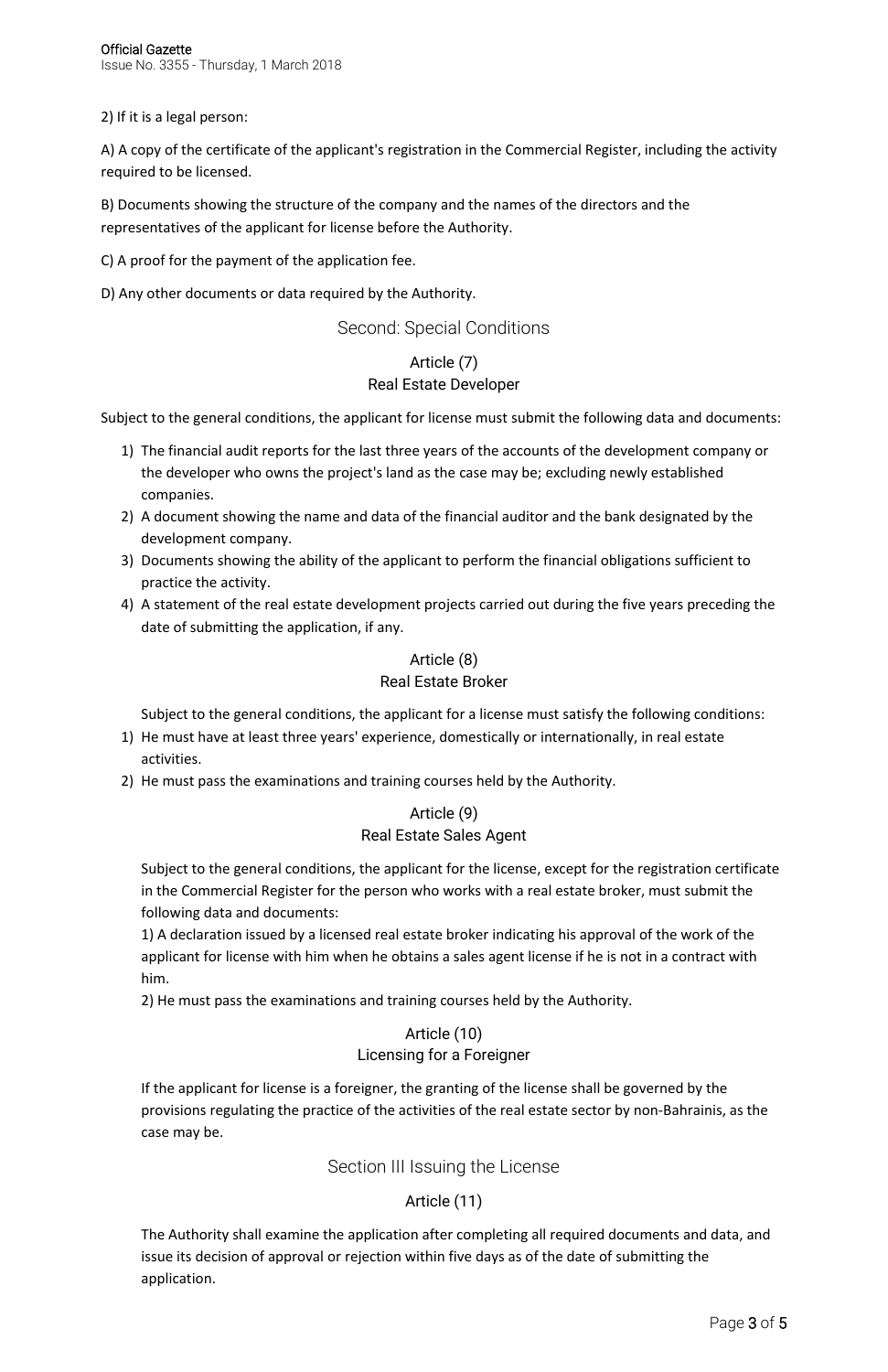In case of rejection of the application, the decision of rejection must be reasoned. The expiry of such period without response shall be considered as an implicit rejection of the request. The applicant may complain against the decision to reject his application in accordance with the

regulations stipulated in the Law.

#### Article (12)

The license shall be issued in accordance with the form prescribed by the Authority, after payment of the license fee.

#### Article (13)

The license shall be valid for one calendar year beginning from the date of its issue.

#### Article (14)

The licensee may not waive or dispose of the license to third parties.

# Chapter Three Obligations of Licensee

#### Article (15)

The Licensee must display the license issued to him in a visible place at his place of work.

Article (16)

The licensee may not perform any work or activity contrary to the purpose for which the license was granted to him. In case of violating this, the Authority may take the measures stipulated in the Law.

#### Article (17)

The licensee shall inform the Authority of any changes or modifications to its identification data. In case of not informing, all communications and correspondence addressed to him shall be binding to him, with all of their legal effects.

#### Article (18)

The licensee shall notify the Authority of any changes or modifications to the registration data in the Commercial Register within seven days as of the date of their occurrence.

#### Article (19)

The licensee shall maintain and maintain the records of its financial transactions, invoices, accounts, lists, statements and other papers related to the license, for a period not less than (5) years.

# Chapter Four Renewal and Cancellation of License

#### Section I Renewal of License

#### Article (20)

The licensee must submit the application for renewal of the license not less than sixty days before the expiry of its validity period, accompanied by the following documents and data:

- 1) The application for renewal.
- 2) Payment of the fee set for renewal of the license.
- 3) A copy of the valid registration certificate in the Commercial Register.
- 4) Any other documents or data required by the Authority.